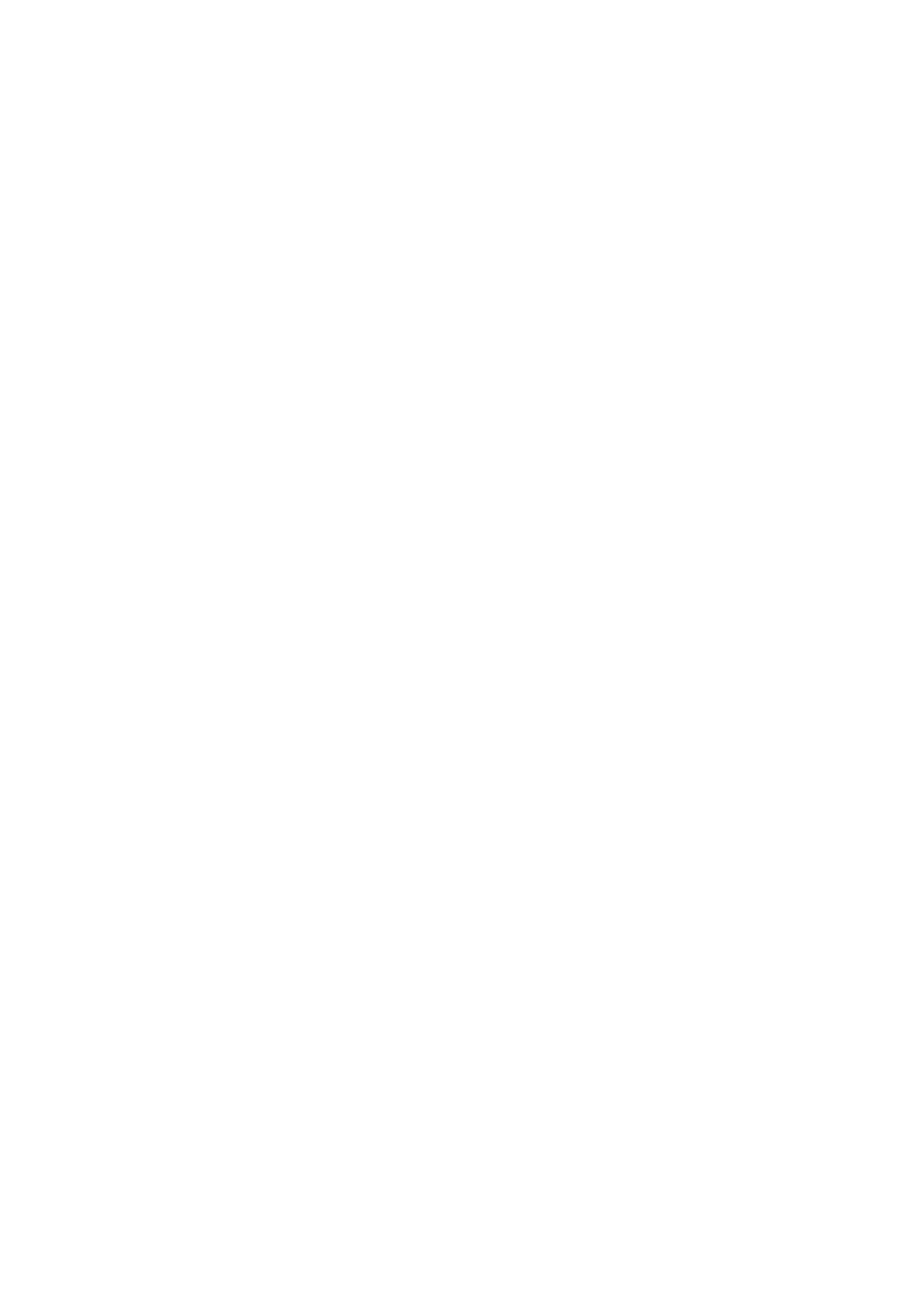# **Tables**

| Table 4.2 - Average Full Time Equivalent Salary for Medical and Dental Officers8 |  |
|----------------------------------------------------------------------------------|--|
|                                                                                  |  |
|                                                                                  |  |
|                                                                                  |  |
|                                                                                  |  |

# **Figures**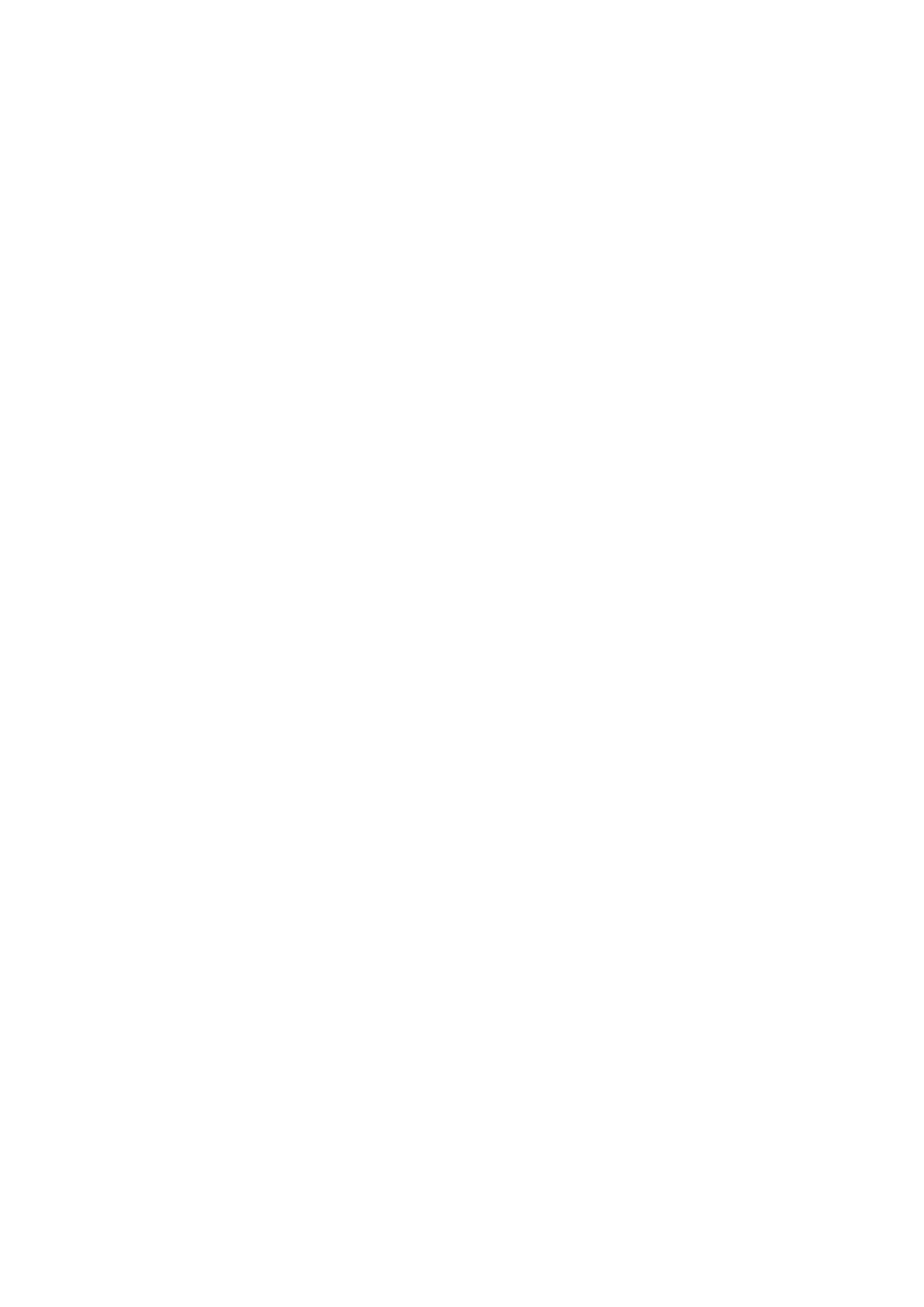# **Senior Medical and Dental Officer Salary Survey**

## **1 JULY 2014**

The Association has been surveying salaries of senior doctors for 21 years. The information collected is on full-time equivalent (FTE) salaries for senior medical and dental staff at district health boards and their predecessors. Information is gathered from DHBs on the number of staff on the base salary steps of the scale in the collective agreement covering senior medical officers as at 1 July 2014. It is essentially a head count. The survey reports on FTE base salaries. It does not take into account:

- hours worked in excess of 40 hours per week (ie, those hours recognised through job sizing)
- the availability allowance
- any other special enhancements.

It shows where doctors covered by the DHB MECA negotiated by the ASMS are on the salary scales in the MECA.

The information supplied by DHBs this year was on 4,230 specialists (1,420 females and 2,810 males) and 527 medical and dental officers (249 females and 278 males). This is an increase of 208 specialists since last year and an increase of 7 medical officers (tables 1.1, 1.2 and figures 1, 2).

This year there has been an increase of 1.2% in the mean salary of specialists on 2013 and an increase of 0.8% for medical officers. The highest average base salary for specialists is in Wairarapa and the lowest in Counties Manukau. The highest average base salary for medical officers is at Tairawhiti and the lowest is in Auckland (tables 2.1, 2.2, 3.1, 3.2, 4.1 and 4.2).

For the past nine years we have had good data on the gender of senior doctors. Half (50%) of specialists on step one are women; 20.5% of those on step 13 are female. Also of interest is the distribution of senior doctors on the salary scale. There are 1,407 specialists on step 13. The next most populous step is step 3 with 505 on this step as at 1 July (table 5.1).

Only 323 senior doctors and dentists are in the NPF or GSF superannuation schemes, which closed in 1992. A further 3,749 are receiving an employer contribution as per the ASMS DHB MECA clause (table 6).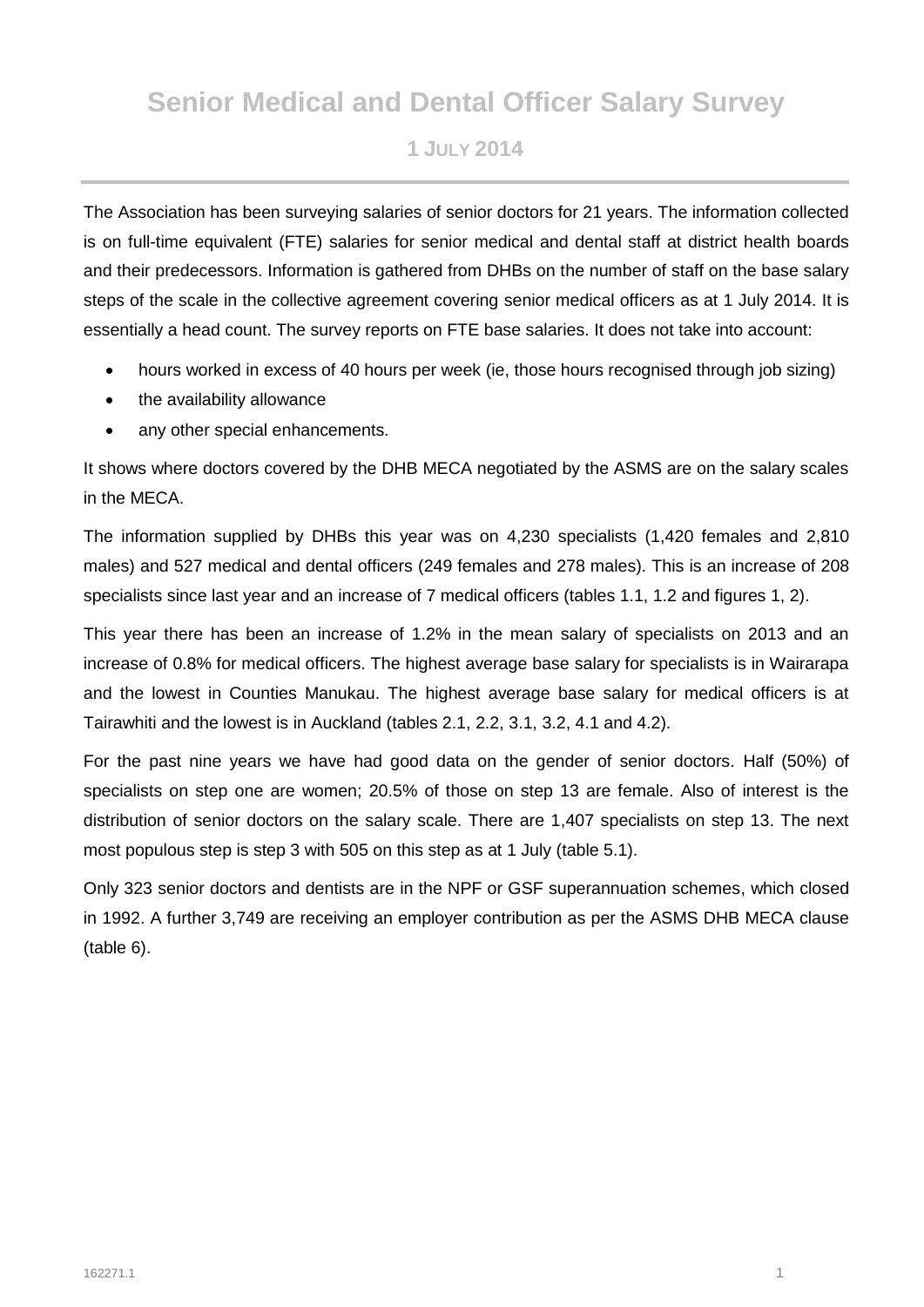#### <span id="page-5-0"></span>**Table 1.1 - Specialists Employed by DHBs**

| <b>DHB</b>              | 2014  | 2013  | 2012  | 2011  | 2010  | 2009  | 2008  | 2007  | 2006 | 2005 | 2004  |
|-------------------------|-------|-------|-------|-------|-------|-------|-------|-------|------|------|-------|
| Northland               | 127   | 122   | 117   | 117   | 108   | 101   | 95    | 87    | 105  | 106  | 63    |
| Waitemata               | 366   | 337   | 323   | 307   | 272   | 289   | 345   | 245   | 233  | 243  | 200   |
| Auckland                | 818   | 806   | 782   | 755   | 726   | 702   | 654   | 624   | 565  | 563  | 554   |
| <b>Counties Manukau</b> | 447   | 421   | 385   | 370   | 367   | 335   | 284   | 269   | 257  | 259  | 240   |
| Waikato                 | 341   | 327   | 306   | 284   | 273   | 268   | 273   | 261   | 249  | 235  | 234   |
| Bay of Plenty           | 171   | 155   | 149   | 139   | 128   | 136   | 121   | 105   | 99   | 110  | 111   |
| Lakes                   | 75    | 79    | 66    | 69    | 67    | 59    | 55    | 57    | 48   | 50   | 50    |
| Tairawhiti              | 44    | 51    | 43    | 47    | 47    | 51    | 44    | 31    | 32   | 30   | 29    |
| Taranaki                | 75    | 77    | 64    | 59    | 52    | 54    | 47    | 39    | 47   | 49   | 43    |
| Hawkes Bay              | 117   | 118   | 114   | 114   | 108   | 101   | 92    | 86    | 79   | 65   | 68    |
| Wanganui                | 53    | 47    | 43    | 41    | 44    | 46    | 36    | 43    | 45   | 41   | 36    |
| <b>MidCentral</b>       | 140   | 135   | 131   | 110   | 102   | 103   | 109   | 109   | 97   | 104  | 110   |
| Wairarapa               | 27    | 24    | 23    | 24    | 26    | 26    | 26    | 24    | 19   | 15   | 18    |
| <b>Hutt Valley</b>      | 130   | 124   | 124   | 123   | 117   | 115   | 106   | 100   | 101  | 94   | 88    |
| <b>Capital Coast</b>    | 361   | 352   | 317   | 299   | 284   | 295   | 281   | 139   | 226  | 232  | 196   |
| Nelson-Marlborough      | 129   | 117   | 112   | 106   | 104   | 106   | 90    | 91    | 92   | 82   | 81    |
| <b>West Coast</b>       | 32    | 27    | 26    | 24    | 22    | 23    | 18    | 24    | 24   | 13   | 11    |
| Canterbury              | 462   | 415   | 427   | 440   | 430   | 414   | 415   | 350   | 305  | 299  | 274   |
| South Canterbury        | 43    | 37    | 38    | 37    | 35    | 29    | 28    | 30    | 30   | 25   | 28    |
| Southern                | 272   | 251   | 236   | 220   | 221   |       |       |       |      |      |       |
| Otago                   |       |       |       |       |       | 150   | 143   | 137   | 138  | 140  | 128   |
| Southland               |       |       |       |       |       | 54    | 50    | 43    | 54   | 56   | 47    |
| <b>Total</b>            | 4,230 | 4.022 | 3,826 | 3,685 | 3,533 | 3,457 | 3,312 | 2,894 | 2845 | 2811 | 2.609 |

#### <span id="page-5-1"></span>**Table 1.2 - Number of Medical/Dental Officers Employed**

| <b>DHB</b>              | 2014           | 2013           | 2012           | 2011 | 2010           | 2009         | 2008           | 2007           | 2006           | 2005 | 2004           |
|-------------------------|----------------|----------------|----------------|------|----------------|--------------|----------------|----------------|----------------|------|----------------|
| Northland               | 30             | 31             | 31             | 35   | 29             | 27           | 28             | 27             | 5              | 5    | 22             |
| Waitemata               | 84             | 82             | 78             | 87   | 74             | 68           | 3              | 65             | 62             | 66   | 25             |
| Auckland                | 118            | 110            | 116            | 107  | 116            | 100          | 106            | 87             | 46             | 75   | 61             |
| <b>Counties Manukau</b> | 42             | 43             | 39             | 33   | 26             | 32           | 18             | 15             | 21             | 20   | 14             |
| Waikato                 | 28             | 30             | 31             | 35   | 35             | 33           | 35             | 27             | 32             | 21   | 29             |
| Bay of Plenty           | 24             | 21             | 22             | 24   | 29             | 28           | 26             | 23             | 20             | 20   | 19             |
| Lakes                   | 3              | $\overline{2}$ | $\overline{7}$ | 8    | $\overline{7}$ | 6            | $\overline{7}$ | 8              | 9              | 10   | 10             |
| Tairawhiti              | $\overline{4}$ | $\overline{4}$ | 8              | 10   | 9              | 12           | $\overline{7}$ | 6              | 4              | 5    | 5              |
| Taranaki                | 15             | 16             | 25             | 25   | 27             | 24           | 20             | 23             | 19             | 18   | 17             |
| Hawkes Bay              | 10             | 9              | 12             | 11   | 13             | 14           | 13             | 12             | 16             | 11   | 23             |
| Wanganui                | 5              | 3              | 3              | 4    | 8              | $\mathbf{1}$ | 1              | 5              | 8              | 8    | 12             |
| <b>MidCentral</b>       | 18             | 18             | 17             | 13   | 17             | 19           | 20             | 16             | 16             | 20   | 19             |
| Wairarapa               | $\overline{4}$ | $\overline{4}$ | 6              | 4    | 3              | 3            | $\overline{4}$ | 3              | 6              | 5    | $\overline{4}$ |
| <b>Hutt Valley</b>      | 11             | 10             | 10             | 12   | 10             | 13           | 13             | 13             | 11             | 9    | 11             |
| <b>Capital Coast</b>    | 16             | 15             | 13             | 9    | 9              | 19           | 11             | 28             | 20             | 19   | 20             |
| Nelson-Marlborough      | 21             | 27             | 29             | 33   | 28             | 30           | 26             | 24             | 26             | 18   | 20             |
| <b>West Coast</b>       | 8              | 10             | 12             | 11   | 9              | 11           | 11             | 8              | 6              | 5    | $\overline{2}$ |
| Canterbury              | 64             | 60             | 52             | 65   | 62             | 52           | 57             | 56             | 44             | 46   | 45             |
| South Canterbury        | $\overline{4}$ | 6              | $\overline{4}$ | 6    | 4              | 3            | 3              | $\overline{4}$ | $\overline{4}$ | 3    | $\overline{4}$ |
| Southern                | 18             | 19             | 25             | 33   | 33             |              |                |                |                |      |                |
| Otago                   |                |                |                |      |                | 9            | 11             | 11             | 9              | 12   | 14             |
| Southland               |                |                |                |      |                | 18           | 11             | 13             | 12             | 8    | 12             |
| <b>Total</b>            | 527            | 520            | 540            | 565  | 548            | 522          | 431            | 474            | 396            | 404  | 388            |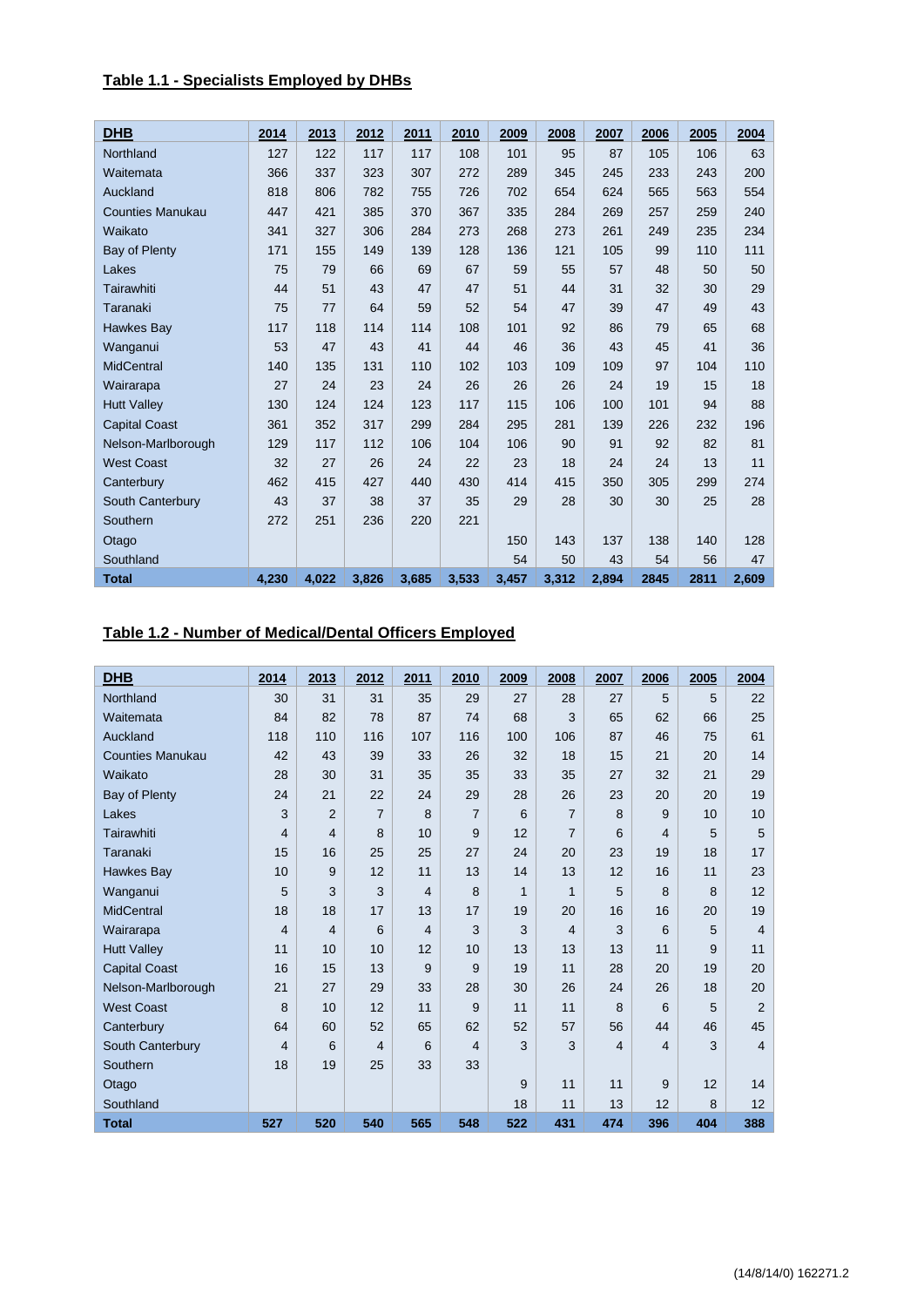

#### <span id="page-6-0"></span>**Figure 1 - Total Number of DHB Employed SMOs**

<span id="page-6-1"></span>

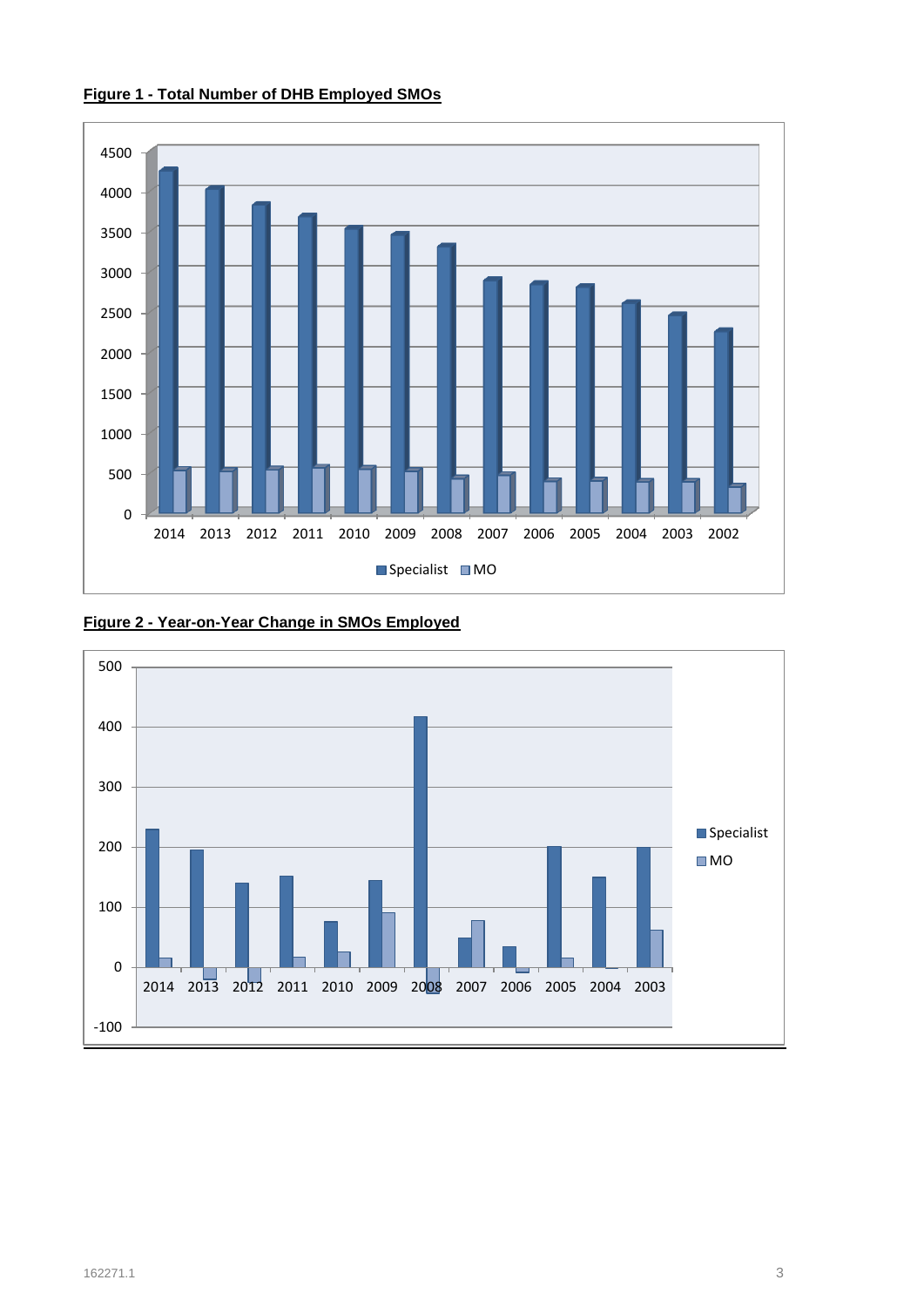#### **NATIONAL FTE MEAN BASE SALARY INCREASE**

Table 2.1 summarises national trends. On 30 June 1993 the mean FTE specialist base rate was \$85,658. By 1 July 2014 this had increased to \$187,787 (a raw increase of about 119.2% since 1993). This represents a 1.2% increase on the 2013 mean.

For medical and dental officers the equivalent salary movement was from \$67,457 on 30 June 1993 to \$146,223 on 1 July 2014 (a raw increase of about 116.9%). This represents a 0.8% increase on the 2013 mean.

| <b>YEAR</b> |                 | <b>SPECIALISTS</b>   | <b>MEDICAL AND DENTAL</b><br>OFFICERS |                      |  |  |  |
|-------------|-----------------|----------------------|---------------------------------------|----------------------|--|--|--|
|             | Mean Base<br>\$ | Annual<br>% Increase | Mean Base<br>\$                       | Annual<br>% Increase |  |  |  |
| 1993        | 85,658          |                      | 67,457                                |                      |  |  |  |
| 2002        | 125,289         | 3.6                  | 96,207                                | 4.7                  |  |  |  |
| 2003        | 129,743         | 3.6                  | 100,002                               | 3.9                  |  |  |  |
| 2004        | 131,740         | 1.5                  | 101,640                               | 1.6                  |  |  |  |
| 2005        | 140,583         | 6.7                  | 111,088                               | 9.3                  |  |  |  |
| 2006        | 143,310         | 1.9                  | 114,664                               | 3.2                  |  |  |  |
| 2007        | 145,044         | 1.2                  | 114,380                               | $-0.2$               |  |  |  |
| 2008        | 159,986         | 10.2                 | 124,916                               | 9.3                  |  |  |  |
| 2009        | 170,578         | 6.6                  | 132,383                               | 6.0                  |  |  |  |
| 2010        | 171,977         | 0.8                  | 132,881                               | 0.4                  |  |  |  |
| 2011        | 176,705         | 2.7                  | 137,495                               | 3.5                  |  |  |  |
| 2012        | 184,271         | 4.3                  | 144,488                               | 5.1                  |  |  |  |
| 2013        | 185,529         | 0.7                  | 145,117                               | 0.4                  |  |  |  |
| 2014        | 187,787         | 1.2                  | 146,223                               | 0.8                  |  |  |  |

#### <span id="page-7-0"></span>**Table 2.1 - Summary of National Mean Full Time Equivalent Base Salary**

Table 2.2 shows the change in the mean salary by gender since 2010 and the numbers of employees.

<span id="page-7-1"></span>

| Table 2.2 - Change in Average Salary by Gender 2010/2014 |
|----------------------------------------------------------|
|----------------------------------------------------------|

|                | <b>SPECIALISTS</b> |              |              |              |              |              |                             | <b>MEDICAL AND DENTAL OFFICERS</b> |              |              |              |              |              |                             |
|----------------|--------------------|--------------|--------------|--------------|--------------|--------------|-----------------------------|------------------------------------|--------------|--------------|--------------|--------------|--------------|-----------------------------|
|                | Numbers<br>2014    | Mean<br>2014 | Mean<br>2013 | Mean<br>2012 | Mean<br>2011 | Mean<br>2010 | $\%$<br>change<br>$10 - 14$ | Numbers<br>2014                    | Mean<br>2014 | Mean<br>2013 | Mean<br>2012 | Mean<br>2011 | Mean<br>2010 | $\%$<br>change<br>$10 - 14$ |
| <b>FEMALES</b> | .420               | 181.215      | 178.342      | 176.918      | 168.965      | 164.520      | 10.1%                       | 249                                | 146.243      | 144.610      | 143.729      | 136.330      | 131.243      | 11.4%                       |
| <b>MALES</b>   | 2.810              | 191.108      | 189.119      | 187.661      | 180.185      | 175.191      | 9%                          | 278                                | 146.205      | 145.559      | 145.137      | 138.453      | 134.297      | 9%                          |
| <b>TOTAL</b>   | 4.230              | 187,787      | 185.529      | 184,271      | 176,705      | 171.977      | 9.2%                        | 527                                | 146,223      | 145.117      | 144,488      | 137.495      | 132,881      | 10.1%                       |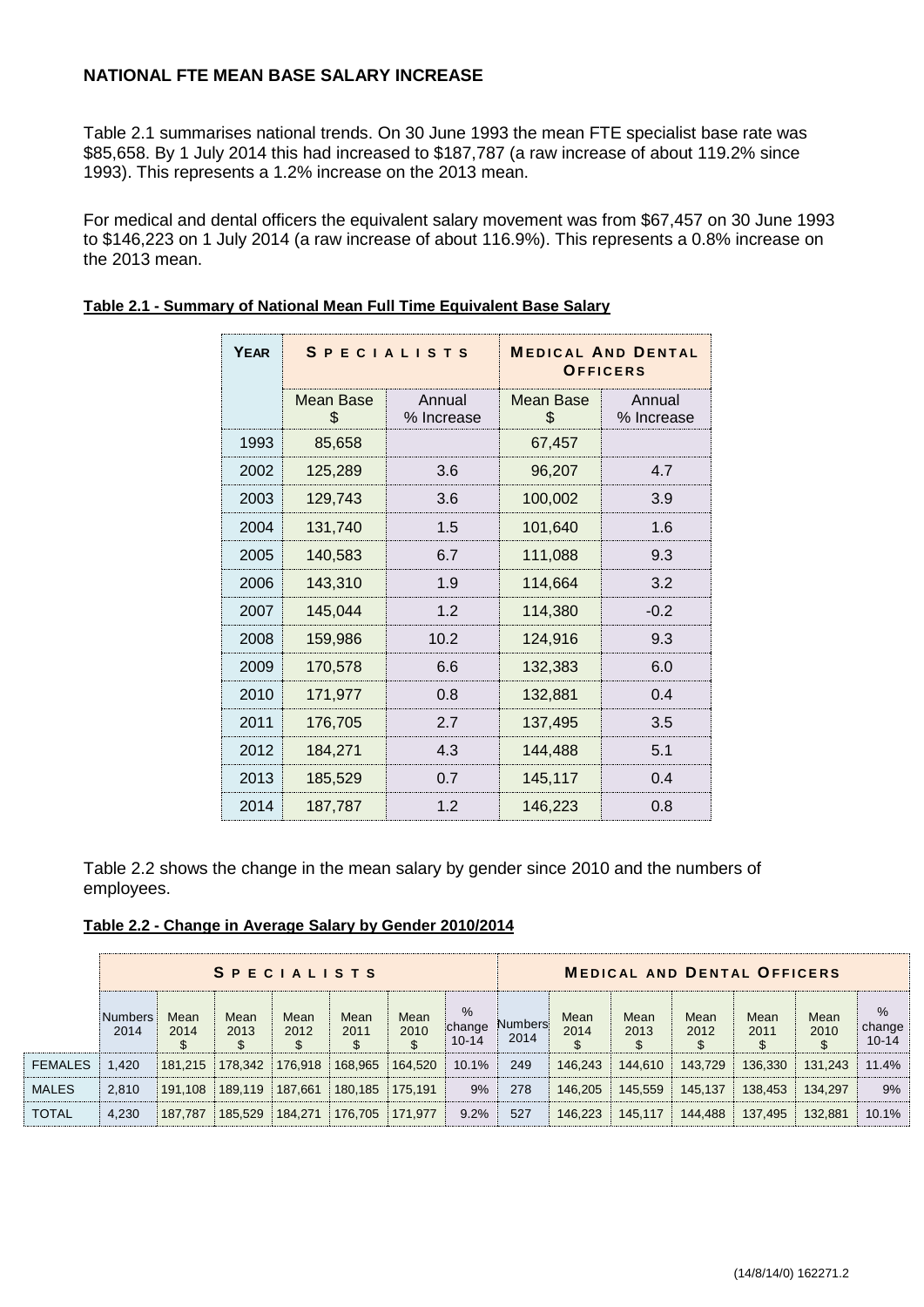#### **DHB SPECIALIST AND MEDICAL OFFICER MEAN FTE BASE SALARY INCREASE**

Tables 3.1 and 3.2 report on the mean FTE base salary for the specialists and medical officers in each DHB since 2009 and including 1993 (when the survey began) and the percentage change between, 2009 and 2010, 2010 and 2011, 2011 and 2012, 2012 and 2013 and 2014 and between 1993 and 2014.

|                                   |                |            |            |            |            |            |            |            |           | $\frac{9}{6}$<br>C | н<br>A    | G<br>Е<br>N |         |           |
|-----------------------------------|----------------|------------|------------|------------|------------|------------|------------|------------|-----------|--------------------|-----------|-------------|---------|-----------|
| <b>DHB</b>                        | <b>NUMBERS</b> | 2014<br>\$ | 2013<br>\$ | 2012<br>\$ | 2011<br>\$ | 2010<br>\$ | 2009<br>\$ | 1993<br>\$ | $13 - 14$ | $12 - 13$          | $11 - 12$ | $10 - 11$   | $09-10$ | $93 - 14$ |
| Northland                         | 127            | 188.433    | 187,236    | 186.391    | 177,211    | 170,993    | 168.974    | 87.087     | 0.6       | 0.5                | 5.2       | 3.6         | 1.2     | 116.4     |
| Waitemata                         | 366            | 183.626    | 180.652    | 179.547    | 170.356    | 166.675    | 163.994    |            | 1.6       | 0.6                | 5.4       | 2.2         | 1.6     |           |
| Auckland                          | 818            | 189,552    | 186,411    | 184,776    | 178,344    | 173351     | 172,434    | 87,415     | 1.7       | 0.9                | 3.6       | 2.9         | 0.5     | 116.8     |
| Counties<br>Manukau               | 447            | 181,766    | 179,896    | 179.130    | 171,731    | 167,685    | 164,009    | 84.151     | 1.0       | 0.4                | 4.3       | 2.4         | 2.2     | 116.0     |
| Waikato                           | 341            | 187,238    | 185,167    | 184,601    | 177,965    | 173,518    | 171,856    | 83.989     | 1.1       | 0.3                | 3.7       | 2.6         | 1.0     | 122.9     |
| Bay of Plenty                     | 171            | 189,868    | 187,997    | 187,898    | 179,779    | 178,469    | 179,904    | 84,663     | 1.0       | 0.1                | 4.5       | 0.7         | $-0.8$  | 124.3     |
| Lakes                             | 75             | 188,770    | 186,965    | 186,640    | 179,956    | 174,126    | 172,887    | 86,034     | 1.0       | 0.2                | 3.7       | 3.3         | 0.7     | 119.4     |
| Tairawhiti                        | 44             | 193,494    | 186,583    | 192.808    | 187,265    | 180,218    | 177,436    | 84.471     | 3.7       | $-3.2$             | 3.0       | 3.9         | 1.6     | 129.1     |
| Taranaki                          | 75             | 186,713    | 184,558    | 188,031    | 178,441    | 175,353    | 169,918    | 84.119     | 1.1       | $-1.8$             | 5.4       | 1.8         | 3.2     | 121.9     |
| Hawke's Bay                       | 117            | 187,863    | 184,331    | 180.829    | 175,528    | 171,350    | 168,609    |            | 1.9       | 1.9                | 3.0       | 2.4         | 1.6     |           |
| Whanganui                         | 53             | 193,241    | 191,734    | 191,047    | 182,735    | 181,292    | 177,954    | 86,152     | 0.8       | 0.4                | 4.5       | 0.8         | 1.9     | 124.3     |
| MidCentral                        | 140            | 192,738    | 189,911    | 187,580    | 182,573    | 177,714    | 174,707    | 86,744     | 1.5       | 1.2                | 2.7       | 2.7         | 1.7     | 122.2     |
| Wairarapa                         | 27             | 204,019    | 200,854    | 198,859    | 189,359    | 183,915    | 181,606    | 87,493     | 1.6       | 1.0                | 5.0       | 3.0         | 1.3     | 133.2     |
| <b>Hutt Valley</b>                | 130            | 189,850    | 187,087    | 184,450    | 175,923    | 170,569    | 168,457    | 87,561     | 1.5       | 1.4                | 4.8       | 3.1         | 1.3     | 116.8     |
| <b>Capital Coast</b>              | 361            | 187,662    | 185,212    | 184,461    | 176,106    | 171,427    | 177,066    | 88,080     | 1.3       | 0.4                | 4.7       | 2.7         | $-3.2$  | 113.1     |
| <b>Nelson</b><br>Marlborough      | 129            | 191,519    | 189,194    | 188,424    | 182,506    | 176,083    | 175,732    | 88,669     | 1.2       | 0.4                | 3.2       | 3.6         | 0.2     | 116.0     |
| <b>West Coast</b>                 | 32             | 194,023    | 195,056    | 191,913    | 182,546    | 179,528    | 182,659    | 85.492     | $-0.5$    | 1.6                | 5.1       | 1.7         | $-1.7$  | 126.9     |
| Canterbury                        | 462            | 185.731    | 185,483    | 181.637    | 173,082    | 167,358    | 163,981    |            | 0.1       | 2.1                | 4.9       | 3.4         | 2.1     |           |
| South<br>Canterbury               | 43             | 193,564    | 194,169    | 191,382    | 181,423    | 173.721    | 170,047    | 81,283     | $-0.3$    | 1.5                | 5.5       | 4.4         | 2.2     | 138.1     |
| Southern                          | 272            | 189,883    | 187,763    | 188,079    | 180,172    | 174,615    |            |            | 1.1       | $-0.2$             | 4.4       | 3.2         |         |           |
| Otago                             | $\blacksquare$ |            |            |            |            |            | 170,391    | 85.026     |           |                    |           |             |         |           |
| Southland                         |                |            |            |            |            |            | 176,674    | 85,790     |           |                    |           |             |         |           |
| <b>NATIONAL</b><br><b>AVERAGE</b> | 4,230          | 187,762    | 185,529    | 184,271    | 176,705    | 171,977    | 170,578    | 85,658     | 1.2       | 0.7                | 4.3       | 2.7         | 0.8     | 122.3     |

#### <span id="page-8-0"></span>**Table 3.1 - Average Full Time Equivalent Base Salary for DHB Specialists**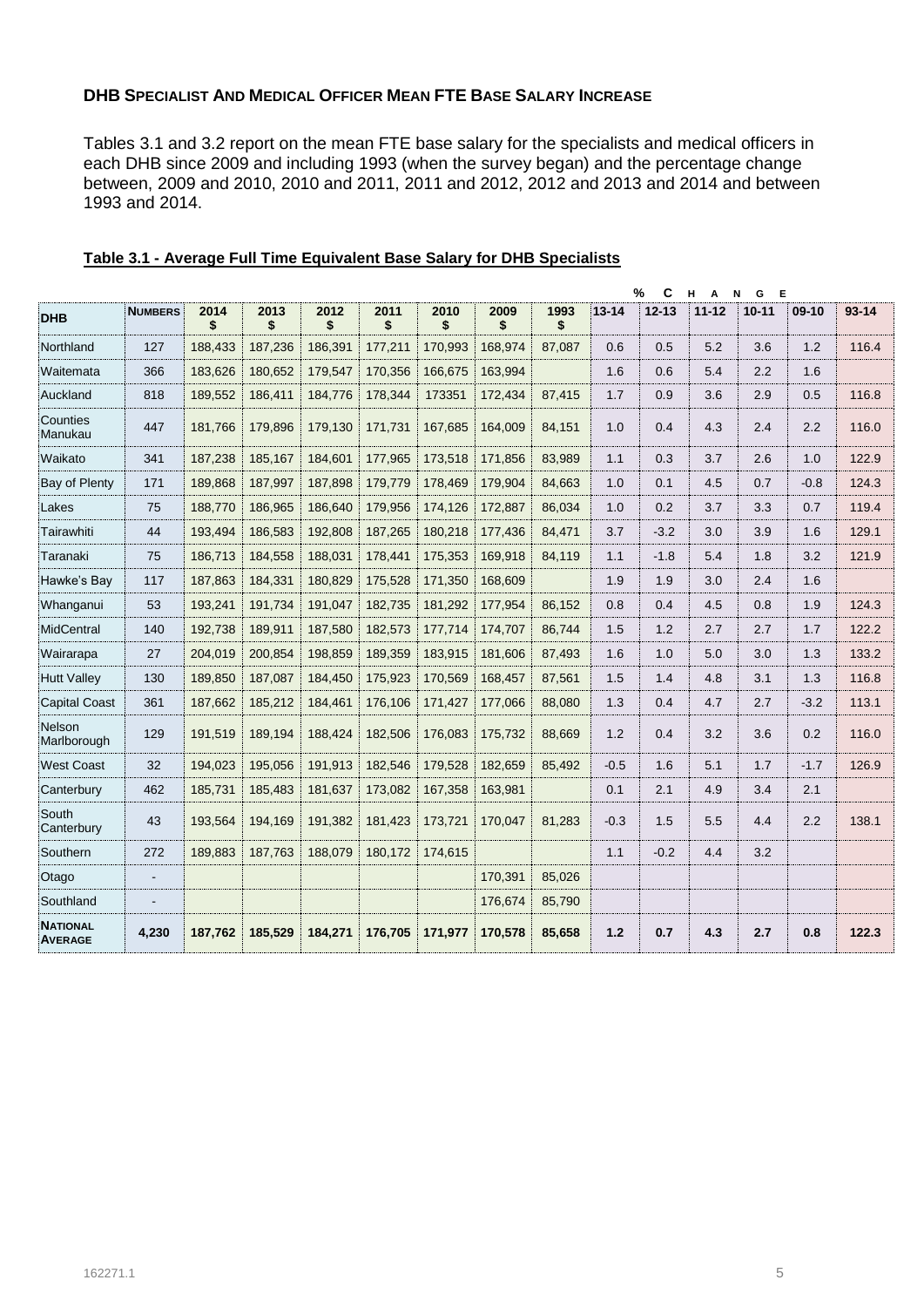<span id="page-9-0"></span>

| Table 3.2 - Average Full Time Equivalent Salary for Medical/Dental Officers |  |
|-----------------------------------------------------------------------------|--|
|                                                                             |  |

|                                   |                |            |            |            |            |            |            |            |           | %<br>С    | н<br>Α    | Е<br>N<br>G |         |           |
|-----------------------------------|----------------|------------|------------|------------|------------|------------|------------|------------|-----------|-----------|-----------|-------------|---------|-----------|
| <b>DHB</b>                        | <b>NUMBERS</b> | 2014<br>\$ | 2013<br>\$ | 2012<br>\$ | 2011<br>\$ | 2010<br>\$ | 2009<br>\$ | 1993<br>\$ | $13 - 14$ | $12 - 13$ | $11 - 12$ | $10 - 11$   | $09-10$ | $93 - 14$ |
| Northland                         | 30             | 153,625    | 148,387    | 150,137    | 140,538    | 132,697    | 130,337    | 65,152     | 3.5       | $-1.2$    | 6.8       | 5.9         | 1.8     | 135.8     |
| Waitemata                         | 84             | 148,545    | 148,067    | 148,240    | 137,985    | 136,825    | 135,318    |            | 0.3       | $-0.1$    | 7.4       | 0.8         | 1.1     |           |
| Auckland                          | 118            | 135,434    | 133,864    | 132,476    | 126,225    | 121,035    | 122,364    | 66,774     | 1.2       | 1.0       | 5.0       | 4.3         | $-1.1$  | 102.8     |
| Counties<br>Manukau               | 42             | 138.530    | 140.035    | 135.955    | 129.304    | 131.449    | 121.425    | 67.742     | $-1.1$    | 3.0       | 5.1       | $-1.6$      | 8.3     | 104.5     |
| Waikato                           | 28             | 152,795    | 152,142    | 151,702    | 143,960    | 140,200    | 137,917    | 65,275     | 0.4       | 0.3       | 5.4       | 2.7         | 1.7     | 134.1     |
| <b>Bay of Plenty</b>              | 24             | 156,938    | 154,012    | 153,580    | 146,411    | 136,292    | 139,197    |            | 1.9       | 0.3       | 4.9       | 7.4         | $-2.1$  |           |
| Lakes                             | 3              | 161,167    | 162,250    | 153,929    | 148,924    | 150,931    | 148,989    | 69,446     | $-0.7$    | 5.4       | 3.4       | $-1.3$      | 1.3     | 132.1     |
| Tairawhiti                        | 4              | 163,000    | 159,500    | 149,781    | 144,910    | 141,939    | 143,749    | 68,458     | 2.2       | 6.5       | 3.4       | 2.1         | $-1.3$  | 138.1     |
| Taranaki                          | 15             | 150,617    | 146,984    | 142,010    | 137,411    | 125.868    | 129,421    | 67,130     | 2.7       | 3.5       | 3.3       | 9.2         | $-2.7$  | 124.8     |
| Hawke's Bay                       | 10             | 155,325    | 154,639    | 150,917    | 150,352    | 146,636    | 147,168    |            | 0.4       | 2.5       | 0.4       | 2.5         | $-0.4$  |           |
| Whanganui                         | 5              | 144.100    | 145,417    | 162,250    | 152,313    | 145,307    | 148,989    | 65,997     | $-0.9$    | $-10.4$   | 6.5       | 4.8         | $-2.5$  | 118.3     |
| MidCentral                        | 18             | 159.444    | 155.125    | 152.191    | 149,134    | 142,924    | 141.416    | 68.788     | 2.8       | 1.9       | 2.0       | 4.3         | 1.1     | 131.8     |
| Wairarapa                         | $\overline{4}$ | 160.250    | 159,500    | 158,833    | 150,658    | 139.925    | 144,457    | 76,679     | 0.5       | 0.4       | 5.4       | 7.7         | $-3.1$  | 109.0     |
| <b>Hutt Valley</b>                | 11             | 153,727    | 154,400    | 152,975    | 148,346    | 141,738    | 139,228    | 64,576     | $-0.4$    | 0.9       | 3.1       | 4.7         | 1.8     | 138.1     |
| <b>Capital Coast</b>              | 16             | 148,063    | 151,183    | 148,327    | 146,916    | 137,281    | 142,668    | 68,613     | $-2.1$    | 1.9       | 1.0       | 7.0         | $-3.8$  | 115.8     |
| Nelson<br>Marlborough             | 21             | 160.619    | 156,194    | 155.129    | 146,977    | 141,786    | 139,736    | 73,467     | 2.8       | 0.7       | 5.5       | 3.7         | 1.5     | 118.6     |
| <b>West Coast</b>                 | 8              | 152.313    | 153,325    | 159.333    | 147,863    | 145.464    | 139,307    | 62.160     | $-0.7$    | $-3.8$    | 7.8       | 1.6         | 4.4     | 145.0     |
| Canterbury                        | 64             | 142,977    | 140,563    | 142,317    | 132,602    | 129,564    | 128,214    |            | 1.7       | $-1.2$    | 7.3       | 2.3         | 1.1     |           |
| South<br>Canterbury               | $\overline{4}$ | 153.500    | 157,167    | 159.688    | 155,947    | 148.989    | 153,521    | 65.218     | $-2.3$    | $-1.6$    | 2.4       | 4.7         | $-3.0$  | 135.4     |
| Southern                          | 18             | 140,736    | 140,158    | 139,330    | 133,983    | 130,810    |            |            | 0.4       | 0.6       | 4.0       | 2.4         |         |           |
| Otago                             |                |            |            |            |            |            | 125,322    | 63,844     |           |           |           |             |         |           |
| Southland                         |                |            |            |            |            |            | 125,385    | 69,219     |           |           |           |             |         |           |
| <b>NATIONAL</b><br><b>AVERAGE</b> | 527            | 146.309    | 145.117    | 144,488    | 137,495    | 132.881    | 132,383    | 67,457     | 0.6       | 0.4       | 5.1       | 3.5         | 0.4     | 125.6     |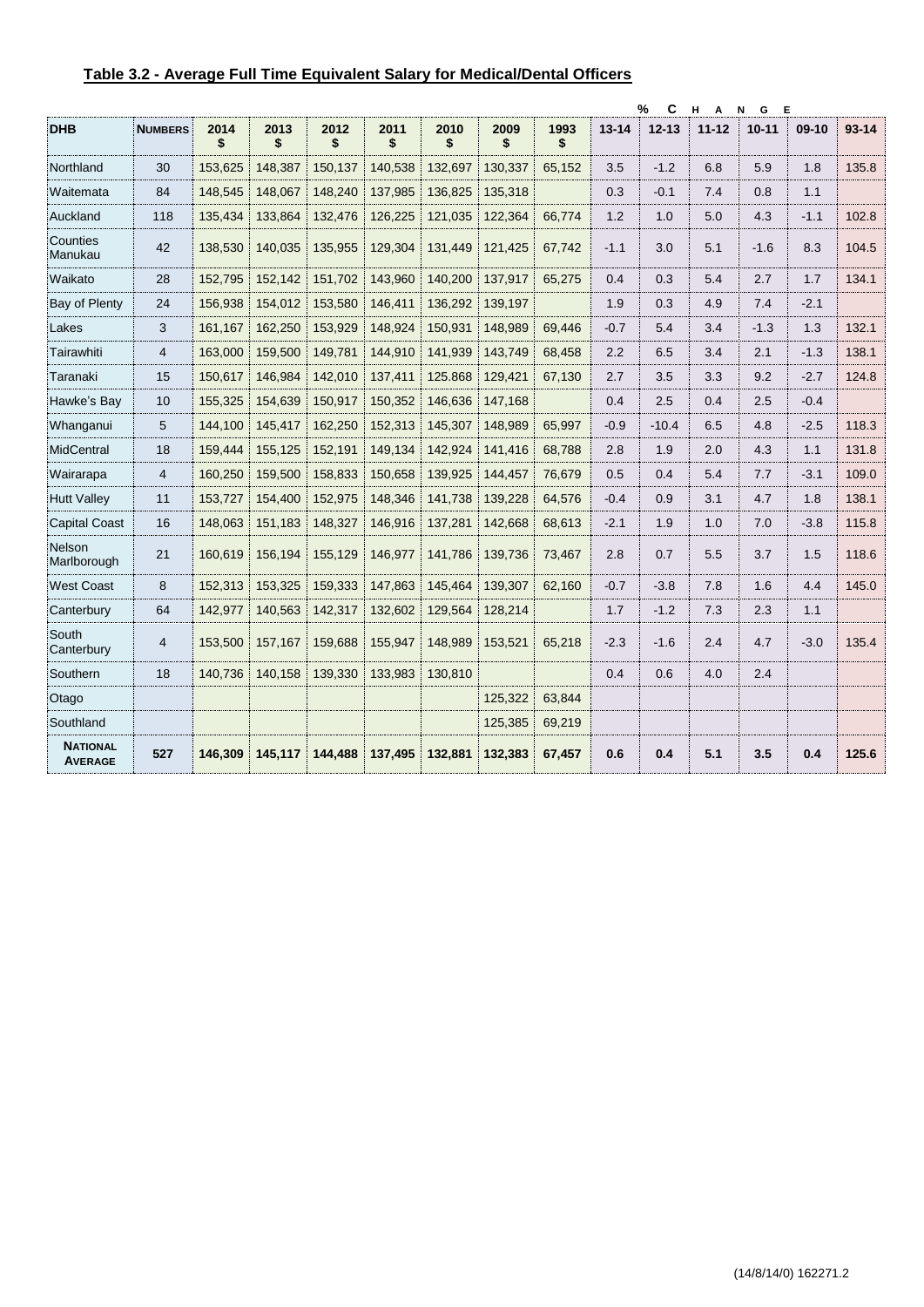Tables 4.1 and 4.2 report on the average FTE base salary for DHB specialists and medical officers. The information is ranked according to total mean FTE base salary in each DHB.

| <b>RANK</b>    | <b>DHB</b>              | <b>TOTAL</b><br>\$ | <b>FEMALES</b><br>\$ | <b>MALES</b><br>\$ |
|----------------|-------------------------|--------------------|----------------------|--------------------|
| 1              | Wairarapa               | 204,019            | 194,667              | 205,188            |
| $\overline{2}$ | <b>West Coast</b>       | 194,023            | 191,786              | 194,650            |
| 3              | South Canterbury        | 193,564            | 191,594              | 194,014            |
| $\overline{4}$ | Tairawhiti              | 193,494            | 188,917              | 195,211            |
| 5              | Whanganui               | 193,241            | 179,825              | 196,360            |
| 6              | MidCentral              | 192,738            | 181,691              | 196,853            |
| 7              | Nelson-Marlborough      | 191,519            | 182,879              | 194,490            |
| 8              | Southern                | 189,883            | 183,851              | 192,578            |
| 9              | Bay of Plenty           | 189,868            | 179,619              | 193,205            |
| 10             | <b>Hutt Valley</b>      | 189,850            | 187,223              | 191,337            |
| 11             | Auckland                | 189,552            | 184,618              | 192,771            |
| 12             | Lakes                   | 188,770            | 181,350              | 191,468            |
| 13             | Northland               | 188,433            | 186,713              | 189,224            |
| 14             | Hawke's Bay             | 187,863            | 177,074              | 191,100            |
| 15             | Taranaki                | 187,713            | 181,857              | 189,991            |
| 16             | <b>Capital Coast</b>    | 187,662            | 183,350              | 190,238            |
| 17             | Waikato                 | 187,238            | 180,690              | 189,622            |
| 18             | Canterbury              | 185,731            | 177,873              | 189,815            |
| 19             | Waitemata               | 183,626            | 178,336              | 186,681            |
| 20             | <b>Counties Manukau</b> | 181,766            | 174,075              | 187,298            |

### <span id="page-10-0"></span>**Table 4.1 - Mean Full Time Equivalent Salary for Specialists**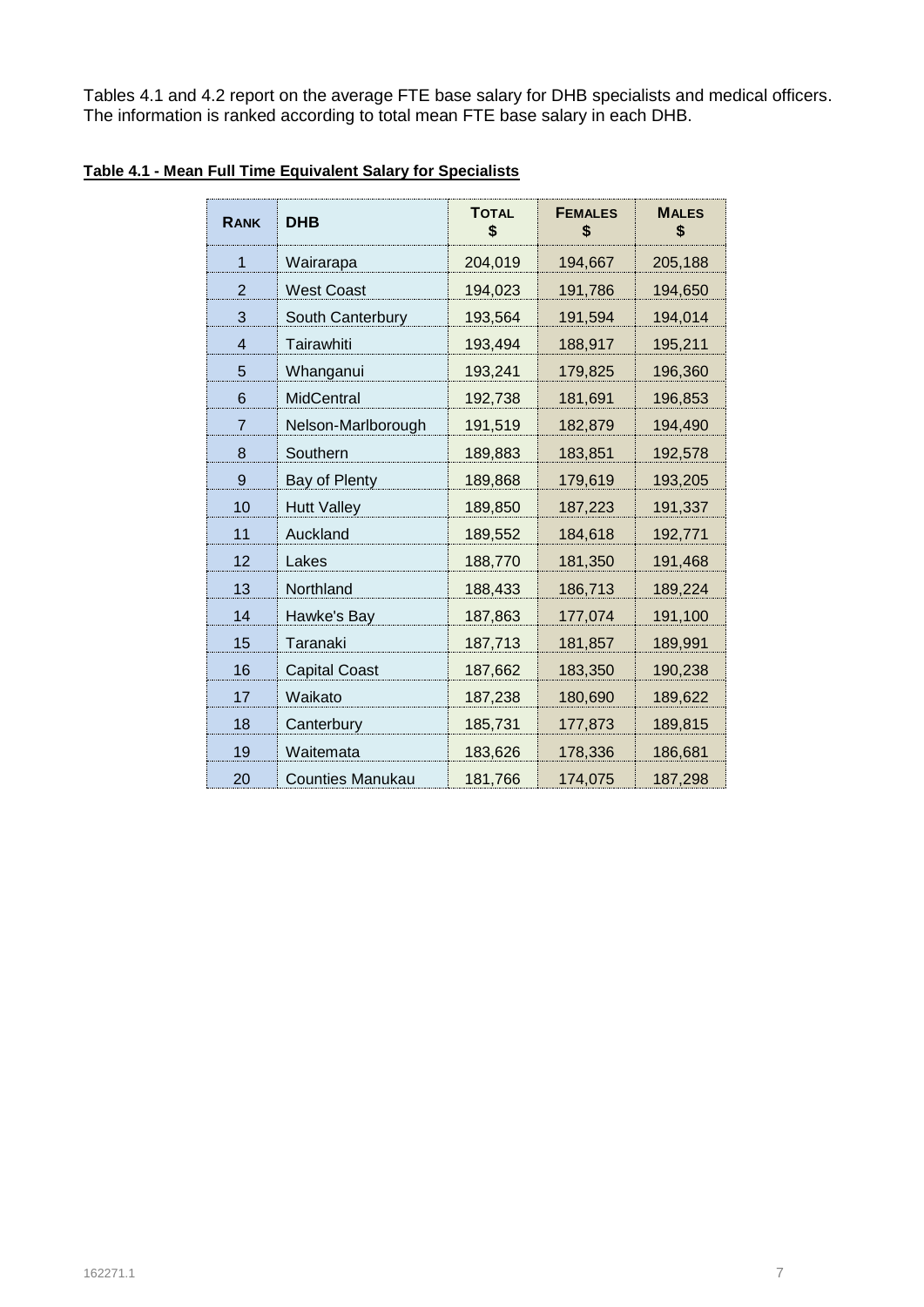#### <span id="page-11-0"></span>**Table 4.2 - Average Full Time Equivalent Salary for Medical and Dental Officers**

| <b>RANK</b> | <b>DHB</b>              | <b>TOTAL</b><br>\$ | <b>FEMALES</b><br>\$ | <b>MALES</b><br>\$ |
|-------------|-------------------------|--------------------|----------------------|--------------------|
| 1           | Tairawhiti              | 163,000            | 163,000              | 163,000            |
| 2           | Lakes                   | 161,167            | 163,000              | 160,250            |
| 3           | Nelson-Marlborough      | 160,619            | 159,795              | 161,525            |
| 4           | Wairarapa               | 160,250            | 159,333              | 163,000            |
| 5           | <b>MidCentral</b>       | 159,444            | 156,107              | 161,568            |
| 6           | Bay of Plenty           | 156,938            | 156,267              | 158,056            |
| 7           | Hawke's Bay             | 155,325            | 159,313              | 152,667            |
| 8           | <b>Hutt Valley</b>      | 153,727            | 141,000              | 158,500            |
| 9           | Northland               | 153,625            | 151,083              | 155,319            |
| 10          | South Canterbury        | 153,500            | 163,000              | 144,000            |
| 11          | Waikato                 | 152,795            | 153,797              | 151,458            |
| 12          | <b>West Coast</b>       | 152,313            | 163,000              | 150,786            |
| 13          | Taranaki                | 150,617            | 151,361              | 149,500            |
| 14          | Waitemata               | 148,545            | 151,931              | 146,005            |
| 15          | <b>Capital Coast</b>    | 148,063            | 152,833              | 141,929            |
| 16          | Whanganui               | 144,100            | 116,500              | 151,000            |
| 17          | Canterbury              | 142,977            | 141,353              | 144,817            |
| 18          | Southern                | 140,736            | 140,750              | 140,731            |
| 19          | <b>Counties Manukau</b> | 138,530            | 134,891              | 140,769            |
| 20          | Auckland                | 135,434            | 136,528              | 134,182            |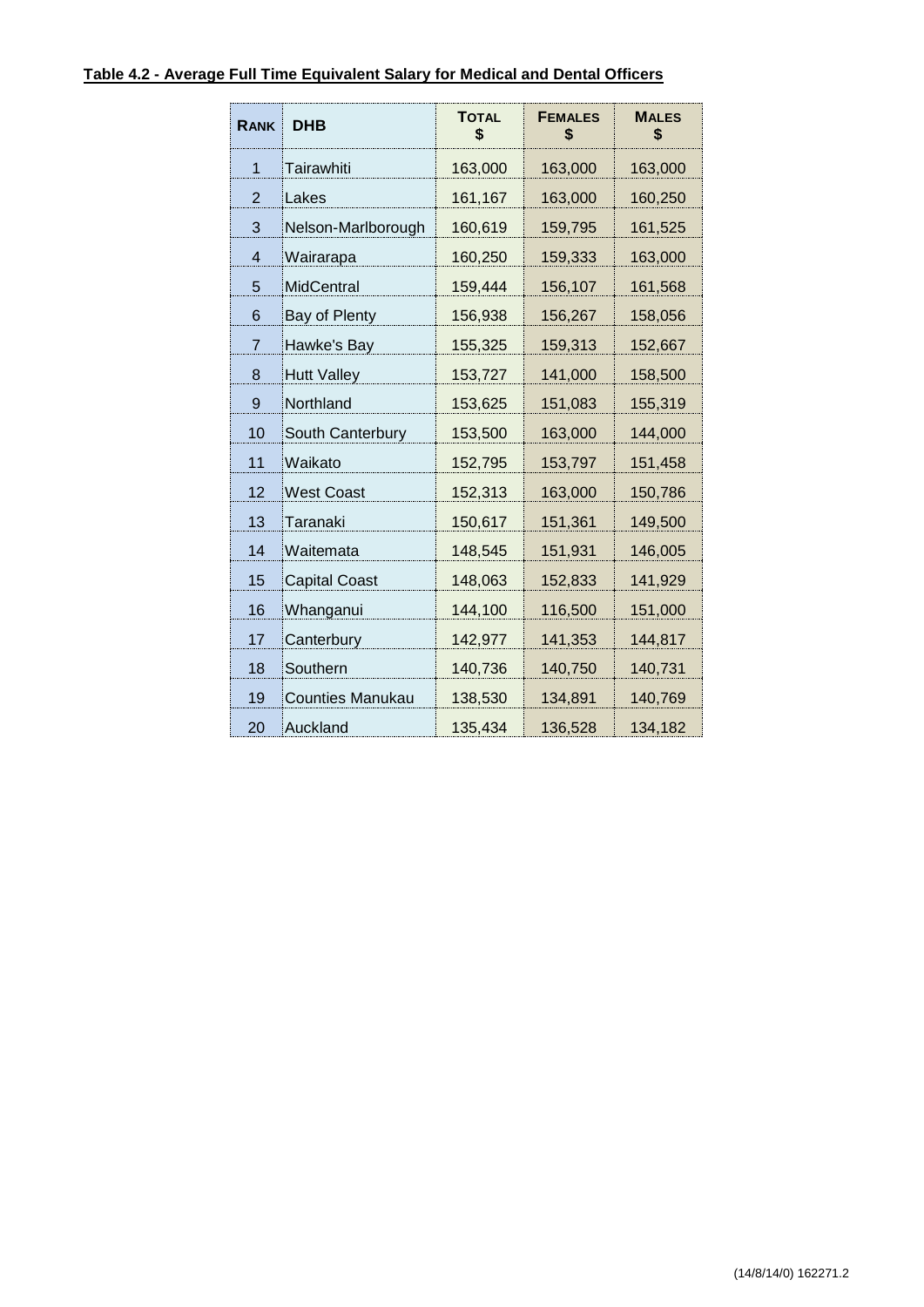#### <span id="page-12-0"></span>**Table 5.1 - DHB Specialists on each Step by Gender**

| <b>DHB</b>              |                | <b>STEP ON SALARY SCALE</b> |                         |                         |                  |                |                |                |                |                |                     |                |                  |                |
|-------------------------|----------------|-----------------------------|-------------------------|-------------------------|------------------|----------------|----------------|----------------|----------------|----------------|---------------------|----------------|------------------|----------------|
|                         |                | 13                          | 12                      | 11                      | 10               | 9              | 8              | $\overline{7}$ | 6              | 5              | 4                   | 3              | $\boldsymbol{2}$ | $\mathbf{1}$   |
| Northland               | <b>Males</b>   | 37                          | 1                       | $\overline{c}$          | 6                | 6              | 3              | 4              | 7              | 3              | 2                   | 7              | 3                | 6              |
|                         | Females        | $6\phantom{1}$              | $\overline{7}$          | $\overline{\mathbf{c}}$ | 3                | 5              | $\mathbf{1}$   | 3              | $\overline{c}$ | 1              | 2                   | 6              | $\overline{2}$   | $\mathbf 0$    |
| Waitemata               | <b>Males</b>   | 64                          | 20                      | 8                       | 19               | 17             | 14             | 12             | 9              | 8              | 8                   | 29             | 13               | 11             |
|                         | Females        | 20                          | 5                       | 6                       | 12               | $\overline{7}$ | $\overline{7}$ | 8              | $\overline{7}$ | $\overline{7}$ | $\overline{7}$      | 28             | 11               | 9              |
| Auckland                | <b>Males</b>   | 232                         | 40                      | 22                      | 22               | 20             | 15             | 15             | 13             | 11             | 17                  | 54             | 17               | 17             |
|                         | Females        | 80                          | 25                      | 16                      | 12               | 18             | 24             | 21             | 17             | 19             | 18                  | 48             | 8                | 17             |
| <b>Counties Manukau</b> | <b>Males</b>   | 67                          | 35                      | 13                      | 13               | 15             | 16             | 15             | 11             | $\overline{7}$ | 11                  | 33             | 13               | 11             |
|                         | Females        | 23                          | 8                       | 8                       | 8                | 5              | 8              | 13             | 6              | 13             | 13                  | 43             | 12               | 27             |
|                         | <b>Males</b>   | 100                         | 9                       | 14                      | 12               | 12             | 13             | 12             | 12             | 11             | 11                  | 27             | 10               | $\overline{7}$ |
| Waikato                 | Females        | 22                          | $\overline{c}$          | $\mathbf{1}$            | 5                | 5              | $\overline{4}$ | $\overline{7}$ | 5              | 9              | $\overline{7}$      | 15             | 4                | 5              |
|                         | <b>Males</b>   | 70                          | 4                       | $\overline{4}$          | $\overline{c}$   | 8              | $\overline{2}$ | 5              | 3              | 4              | $\overline{7}$      | 14             | $\mathbf{1}$     | 5              |
| Bay of Plenty           | Females        | 8                           | 6                       | $\pmb{0}$               | $\mathbf 0$      | $\overline{2}$ | $\mathbf{1}$   | $\overline{2}$ | 0              | $\overline{2}$ | 8                   | 9              | 4                | $\pmb{0}$      |
|                         | <b>Males</b>   | 15                          | 4                       | 11                      | 3                | 3              | $\overline{4}$ | $\overline{2}$ | $\mathbf{1}$   | $\overline{2}$ | 3                   | 6              | $\mathbf{1}$     | $\mathbf 0$    |
| Lakes                   | Females        | $\overline{2}$              | $\overline{c}$          | $\overline{4}$          | $\mathbf 0$      | $\mathbf{1}$   | $\mathbf{1}$   | $\mathbf{1}$   | $\mathbf 0$    | 2              | $\overline{c}$      | 1              | 3                | $\mathbf{1}$   |
|                         | <b>Males</b>   | 11                          | $\overline{\mathbf{4}}$ | $\overline{c}$          | 3                | 3              | $\mathbf{1}$   | 3              | $\overline{2}$ | $\overline{2}$ | $\mathbf 0$         | 1              | $\pmb{0}$        | $\mathbf 0$    |
| Tairawhiti              | Females        | 3                           | 3                       | $\pmb{0}$               | $\mathbf 0$      | $\mathbf 0$    | $\mathbf{0}$   | $\overline{2}$ | $\mathbf{1}$   | 1              | 1                   | 0              | $\mathbf{1}$     | $\mathbf 0$    |
| Taranaki                | <b>Males</b>   | 16                          | 8                       | $\overline{4}$          | 3                | $\mathbf{1}$   | $\overline{4}$ | $\overline{2}$ | $\overline{2}$ | 3              | 1                   | 6              | 3                | $\mathbf{1}$   |
|                         | Females        | $\overline{4}$              | 0                       | 5                       | $\overline{2}$   | $\mathbf 0$    | $\mathbf 0$    | $\mathbf 0$    | 0              | $\overline{2}$ | $\mathbf{1}$        | 4              | $\pmb{0}$        | 3              |
| Hawkes Bay              | <b>Males</b>   | 36                          | 4                       | 3                       | 10               | 2              | 6              | 3              | 6              | 1              | 9                   | 6              | 4                | $\mathbf 0$    |
|                         | Females        | 3                           | $\overline{c}$          | 0                       | $\overline{c}$   | $\mathbf 0$    | 3              | $\mathbf 0$    | 4              | 1              | 5                   | 5              | $\overline{2}$   | $\mathbf 0$    |
| Whanganui               | <b>Males</b>   | 20                          | 3                       | 3                       | 3                | 2              | $\overline{4}$ | $\overline{2}$ | $\overline{2}$ | $\mathbf{1}$   | 1                   | 0              | $\pmb{0}$        | $\overline{c}$ |
|                         | Females        | $\overline{2}$              | 1                       | $\mathbf 0$             | $\mathbf 0$      | $\mathbf{1}$   | $\mathbf 0$    | 2              | 0              | 0              | 1                   | 0              | $\overline{c}$   | $\mathbf{1}$   |
| MidCentral              | <b>Males</b>   | 58                          | 11                      | 4                       | $\mathbf{1}$     | $\overline{c}$ | 3              | $\overline{c}$ | $\overline{c}$ | 3              | 4                   | $\overline{7}$ | 4                | $\mathbf{1}$   |
|                         | Females        | 9                           | 0                       | $\overline{c}$          | $\overline{c}$   | 3              | $\overline{2}$ | 4              | $\overline{2}$ | $\mathbf 0$    | 3                   | $\overline{7}$ | 3                | $\mathbf{1}$   |
| Wairarapa               | <b>Males</b>   | 17                          | $\overline{2}$          | $\mathbf{1}$            | $\overline{c}$   | $\mathbf 0$    | $\mathbf{2}$   | 0              | 0              | 0              | 0                   | 0              | 0                | $\mathbf 0$    |
|                         | Females        | $\mathbf{1}$                | 1                       | 0                       | $\mathbf 0$      | $\mathbf 0$    | $\mathbf 0$    | $\mathbf 0$    | $\mathbf 0$    | 1              | 0                   | 0              | $\mathbf 0$      | $\mathbf 0$    |
| Hutt                    | <b>Males</b>   | 31                          | $\overline{\mathbf{4}}$ | $\boldsymbol{7}$        | $\overline{4}$   | 5              | $\overline{7}$ | 4              | 6              | $\overline{2}$ | $\overline{4}$      | 3              | 3                | 3              |
|                         | Females        | 15                          | 2                       | $\overline{c}$          | $\overline{c}$   | 2              | 6              | 3              | 4              | 1              | 0                   | 6              | $\overline{2}$   | 2              |
|                         | <b>Males</b>   | 86                          | 17                      | 11                      | 13               | 14             | 12             | 5              | 12             | 8              | 9                   | 18             | 11               | 10             |
| Capital & Coast         | Females        | 31                          | 13                      | 5                       | $\overline{7}$   | 3              | 8              | 13             | 10             | 6              | 4                   | 14             | 8                | 13             |
|                         | Males          | 45                          | $\overline{7}$          | 5                       | 8                | 4              | 2              | 3              | 5              | 4              | 0                   | $\overline{7}$ | 6                | 0              |
| Nelson Marlborough      | Females        | $\overline{7}$              | $\overline{c}$          | $\mathbf{1}$            | 3                | 2              | $\mathbf{1}$   | $\mathbf{1}$   | $\overline{2}$ | 6              | $\mathbf 0$         | $\overline{7}$ | $\mathbf 0$      | $\mathbf{1}$   |
| <b>West Coast</b>       | Males          | 12                          | $\mathbf{1}$            | $\mathbf{1}$            | $\mathbf{1}$     | $\overline{2}$ | 2              | $\overline{2}$ | $\mathbf{1}$   | 0              | 1                   | 0              | $\sqrt{2}$       | $\mathbf 0$    |
|                         | Females        | $\overline{2}$              | $\pmb{0}$               | $\sqrt{2}$              | $\mathbf 0$      | $\mathbf{1}$   | $\mathbf 0$    | $\mathbf{1}$   | $\mathbf 0$    | $\mathbf 0$    | 0                   | 0              | $\mathbf{1}$     | $\mathbf 0$    |
| Canterbury              | <b>Males</b>   | 111                         | 23                      | 15                      | 15               | 26             | 9              | 15             | 10             | 14             | 13                  | 31             | $\boldsymbol{9}$ | 13             |
|                         | Females        | 26                          | 10                      | $\,6\,$                 | $\mathbf{3}$     | 11             | 6              | 11             | 6              | 5              | 13                  | 43             | $10$             | 8              |
| South Canterbury        | <b>Males</b>   | 10                          | $\overline{\mathbf{4}}$ | $\overline{4}$          | 5                | $\overline{4}$ | $\mathbf{1}$   | 2              | $\mathbf 0$    | $\overline{2}$ | $\mathsf{O}\xspace$ | 1              | $\pmb{0}$        | $\sqrt{2}$     |
|                         | Females        | $\overline{4}$              | $\mathbf{1}$            | $\mathbf 0$             | $\mathbf 0$      | $\mathbf{1}$   | $\mathbf 0$    | 0              | 0              | 0              | $\mathbf 0$         | 0              | $\pmb{0}$        | $\sqrt{2}$     |
| Southern                | Males          | 80                          | 14                      | 18                      | $\boldsymbol{9}$ | 5              | 8              | 6              | 11             | 2              | 3                   | 11             | 16               | $\sqrt{5}$     |
|                         | Females        | 21                          | $\overline{4}$          | $\sqrt{7}$              | $\mathbf{3}$     | $\sqrt{5}$     | $\overline{7}$ | 5              | 3              | 3              | $\overline{4}$      | $\bf 8$        | $\boldsymbol{7}$ | $\overline{7}$ |
| <b>Gender Totals</b>    | <b>Males</b>   | 1,118                       | 215                     | 152                     | 154              | 151            | 128            | 114            | 115            | 88             | 104                 | 261            | 116              | 94             |
|                         | <b>Females</b> | 289                         | 94                      | 67                      | 64               | 72             | 79             | 97             | 69             | 79             | 89                  | 244            | 80               | 97             |
| <b>National Total</b>   |                | 1,407                       | 309                     | 219                     | 218              | 223            | 207            | 211            | 184            | 167            | 193                 | 505            | 196              | 191            |
| Percentage<br>Female    |                | 20.5%                       | 30.4<br>%               | 30.6<br>%               | 29.4<br>%        | 32.3<br>$\%$   | 38.2<br>%      | 46.0<br>$\%$   | 37.5<br>%      | 47.3<br>$\%$   | 46.1<br>%           | 48.3<br>%      | 40.8<br>$\%$     | 50.8<br>%      |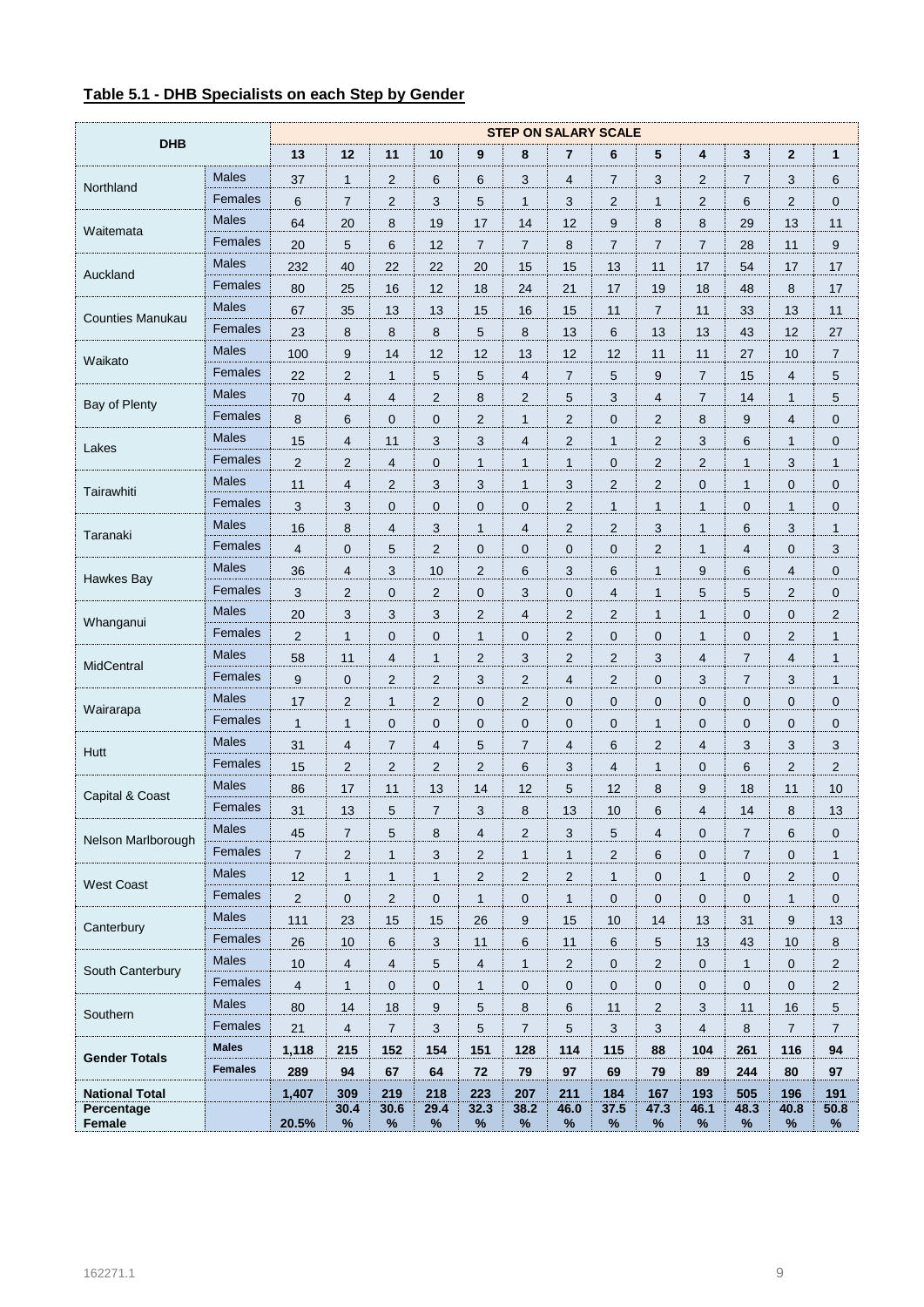<span id="page-13-0"></span>

| Table 5.2 - DHB Medical and Dental Officers on each Step by Gender |  |  |  |
|--------------------------------------------------------------------|--|--|--|
|                                                                    |  |  |  |

| <b>DHB</b>               |                | <b>STEP ON SALARY SCALE</b> |                         |                |                     |                           |                |                |                |                         |                |                         |                         |
|--------------------------|----------------|-----------------------------|-------------------------|----------------|---------------------|---------------------------|----------------|----------------|----------------|-------------------------|----------------|-------------------------|-------------------------|
|                          |                | 12                          | 11                      | 10             | 9                   | 8                         | 7              | 6              | 5              | 4                       | 3              | $\overline{\mathbf{2}}$ | $\mathbf{1}$            |
| Northland                | <b>Males</b>   | 12                          | $\mathbf{1}$            | $\pmb{0}$      | 2                   | 0                         | $\mathbf{1}$   | $\mathbf{1}$   | $\mathbf 0$    | 0                       | 0              | 0                       | 1                       |
|                          | Females        | 6                           | 2                       | 1              | $\mathbf{0}$        | $\mathbf 0$               | 0              | 1              | $\mathbf 0$    | 0                       | 1              | 0                       | $\mathbf{1}$            |
|                          | <b>Males</b>   | 26                          | 1                       | $\overline{2}$ | $\mathbf{1}$        | $\mathbf 0$               | $\mathbf{1}$   | 0              | $\overline{2}$ | $\overline{2}$          | 5              | $\overline{2}$          | 6                       |
| Waitemata                | Females        | 19                          | 2                       | 3              | $\mathbf{1}$        | $\overline{2}$            | 3              | 1              | $\mathbf{1}$   | $\overline{2}$          | $\mathbf{1}$   | 0                       | $\mathbf{1}$            |
| Auckland                 | <b>Males</b>   | 17                          | 0                       | 2              | $\mathbf{1}$        | 3                         | 0              | 1              | $\overline{2}$ | $\mathbf{1}$            | 6              | 2                       | 20                      |
|                          | Females        | 17                          | $\overline{\mathbf{4}}$ | 0              | 2                   | $\overline{4}$            | 6              | 0              | 3              | $\overline{2}$          | $\overline{4}$ | 3                       | 18                      |
| <b>Counties Manukau</b>  | <b>Males</b>   | 8                           | 2                       | $\pmb{0}$      | $\mathbf 0$         | 4                         | $\overline{c}$ | 2              | $\mathbf 0$    | $\mathbf{1}$            | $\mathbf{1}$   | 0                       | $\,6\,$                 |
|                          | Females        | 3                           | 1                       | 2              | $\mathbf 0$         | $\mathbf{1}$              | 0              | 1              | $\mathbf 0$    | $\mathbf{1}$            | 2              | 0                       | 5                       |
| Waikato                  | <b>Males</b>   | $\overline{7}$              | $\mathbf{1}$            | 0              | $\mathbf{1}$        | 0                         | 0              | 0              | $\mathbf{1}$   | 0                       | $\overline{2}$ | 0                       | $\mathbf 0$             |
|                          | Females        | $\overline{7}$              | 3                       | $\pmb{0}$      | $\mathbf{1}$        | 3                         | $\mathbf 0$    | 2              | $\mathbf 0$    | $\mathbf 0$             | 0              | 0                       | $\pmb{0}$               |
|                          | <b>Males</b>   | 6                           | 1                       | 1              | $\mathbf 0$         | 0                         | 0              | 1              | $\mathbf 0$    | 0                       | $\mathbf 0$    | 0                       | $\mathbf 0$             |
| Bay of Plenty            | Females        | 11                          | 0                       | 0              | $\mathbf{1}$        | 0                         | 0              | 3              | $\mathbf 0$    | 0                       | 0              | 0                       | $\mathbf 0$             |
|                          | <b>Males</b>   | $\mathbf{1}$                | 1                       | $\pmb{0}$      | $\mathbf 0$         | $\mathbf 0$               | 0              | 0              | $\mathbf 0$    | $\mathbf 0$             | $\overline{0}$ | 0                       | $\mathbf 0$             |
| Lakes                    | Females        | $\mathbf{1}$                | 0                       | 0              | $\mathbf 0$         | $\mathbf 0$               | 0              | 0              | $\mathbf 0$    | $\mathbf 0$             | 0              | 0                       | $\mathbf 0$             |
|                          | <b>Males</b>   | 3                           | 0                       | 0              | $\mathbf 0$         | 0                         | 0              | 0              | $\mathbf 0$    | 0                       | 0              | 0                       | $\mathbf 0$             |
| Tairawhiti               | Females        | $\mathbf{1}$                | 0                       | $\mathbf 0$    | $\mathbf 0$         | $\mathbf 0$               | 0              | 0              | $\mathbf 0$    | 0                       | 0              | 0                       | $\mathbf 0$             |
|                          | <b>Males</b>   | 2                           | 1                       | 1              | $\mathbf{1}$        | $\mathbf 0$               | 0              | 0              | $\mathbf 0$    | 0                       | 0              | 0                       | 1                       |
| Taranaki                 | Females        | 5                           | 0                       | 0              | $\mathbf{1}$        | $\mathbf{1}$              | $\mathbf{1}$   | 0              | $\mathbf 0$    | 0                       | 0              | 1                       | $\mathbf 0$             |
| Hawkes Bay               | <b>Males</b>   | 4                           | 0                       | $\pmb{0}$      | $\mathbf 0$         | 0                         | 0              | 1              | $\mathbf{1}$   | 0                       | 0              | 0                       | $\mathbf 0$             |
|                          | Females        | 3                           | 0                       | 0              | $\mathbf{1}$        | $\mathbf 0$               | 0              | 0              | $\mathbf 0$    | $\mathbf 0$             | $\mathbf 0$    | 0                       | $\mathbf 0$             |
| Whanganui                | <b>Males</b>   | $\overline{2}$              | 1                       | 0              | $\mathbf 0$         | 0                         | $\mathbf 0$    | 0              | $\mathbf 0$    | 0                       | $\mathbf{1}$   | 0                       | $\mathbf 0$             |
|                          | Females        | $\mathbf 0$                 | 0                       | $\mathbf 0$    | $\mathbf 0$         | $\mathbf 0$               | 0              | 0              | $\mathbf 0$    | $\mathbf 0$             | 0              | 1                       | $\mathbf 0$             |
| MidCentral               | <b>Males</b>   | 9                           | 1                       | 1              | $\mathbf 0$         | $\mathbf 0$               | 0              | 0              | $\mathbf 0$    | 0                       | 0              | 0                       | $\mathbf 0$             |
|                          | Females        | 5                           | 0                       | 0              | $\mathbf 0$         | $\mathbf{1}$              | 0              | 1              | $\mathbf 0$    | 0                       | 0              | 0                       | $\mathbf 0$             |
| Wairarapa                | <b>Males</b>   | $\mathbf{1}$                | 0                       | $\pmb{0}$      | $\mathbf 0$         | 0                         | 0              | 0              | $\mathbf 0$    | 0                       | $\mathbf 0$    | 0                       | $\mathbf 0$             |
|                          | Females        | $\mathbf{1}$                | 2                       | 0              | $\mathbf 0$         | $\mathbf 0$               | 0              | 0              | $\mathbf 0$    | $\mathbf 0$             | $\mathbf 0$    | 0                       | $\mathbf 0$             |
| Hutt                     | <b>Males</b>   | $\overline{4}$              | $\overline{2}$          | $\mathbf{1}$   | $\mathbf{1}$        | $\mathbf 0$               | 0              | 0              | $\mathbf 0$    | 0                       | 0              | 0                       | $\mathbf 0$             |
|                          | Females        | $\mathbf{1}$                | 0                       | $\mathbf 0$    | $\mathbf 0$         | $\mathbf{1}$              | 0              | 0              | $\mathbf 0$    | 0                       | 0              | 1                       | $\mathbf 0$             |
| Capital & Coast          | <b>Males</b>   | 4                           | 0                       | 0              | $\mathbf 0$         | $\mathbf 0$               | 0              | 0              | $\mathbf{0}$   | $\mathbf{0}$            | 0              | 1                       | $\overline{\mathbf{c}}$ |
|                          | Females        | 5                           | 0                       | 0              | 1                   | $\mathbf{1}$              | 1              | 0              | 1              | $\pmb{0}$               | 0              | 0                       | 0                       |
| Nelson Marlborough       | Males          | 9                           | 0                       | $\pmb{0}$      | $\mathbf{1}$        | 0                         | 0              | 0              | $\mathbf 0$    | $\pmb{0}$               | 0              | 0                       | $\mathbf 0$             |
|                          | Females        | $\bf 8$                     | 1                       | $\mathbf{1}$   | $\mathbf 0$         | $\mathbf{1}$              | 0              | 0              | $\mathbf 0$    | $\pmb{0}$               | 0              | 0                       | $\mathbf 0$             |
| <b>West Coast</b>        | Males          | $\overline{\mathbf{4}}$     | $\pmb{0}$               | $\mathbf{1}$   | $\mathsf{O}\xspace$ | $\pmb{0}$                 | 0              | $\mathbf{1}$   | $\pmb{0}$      | $\pmb{0}$               | $\pmb{0}$      | $\mathbf{1}$            | $\pmb{0}$               |
|                          | Females        | $\mathbf{1}$                | $\pmb{0}$               | $\pmb{0}$      | $\mathsf{O}\xspace$ | $\pmb{0}$                 | 0              | 0              | $\pmb{0}$      | $\pmb{0}$               | 0              | $\pmb{0}$               | $\mathbf 0$             |
| Canterbury               | Males          | 14                          | 0                       | $\mathbf{1}$   | $\mathbf{1}$        | $\sqrt{2}$                | 2              | 2              | $\mathbf 0$    | $\pmb{0}$               | 3              | 1                       | $\overline{4}$          |
|                          | Females        | $\bf 8$                     | $\overline{c}$          | $\sqrt{4}$     | $\overline{c}$      | $\ensuremath{\mathsf{3}}$ | $\mathbf{1}$   | $\overline{c}$ | $\mathbf{2}$   | $\overline{2}$          | $\sqrt{3}$     | $\overline{c}$          | $\mathbf{3}$            |
| South Canterbury         | Males          | $\mathbf{1}$                | $\pmb{0}$               | $\pmb{0}$      | $\mathsf{O}\xspace$ | 0                         | 0              | 0              | $\pmb{0}$      | $\mathbf{1}$            | 0              | 0                       | $\pmb{0}$               |
|                          | Females        | $\sqrt{2}$                  | 0                       | $\pmb{0}$      | $\mathbf 0$         | 0                         | 0              | 0              | $\mathbf 0$    | $\mathbf 0$             | 0              | 0                       | $\mathbf 0$             |
|                          | Males          | $\sqrt{3}$                  | $\overline{c}$          | $\pmb{0}$      | $\mathsf{O}\xspace$ | $\mathbf{1}$              | $\mathbf{1}$   | $\mathbf{1}$   | $\mathbf{1}$   | $\overline{c}$          | $\pmb{0}$      | $\mathbf{1}$            | $\mathbf{1}$            |
| Southern                 | Females        | $\mathbf{2}$                | $\pmb{0}$               | $\mathbf{1}$   | $\mathsf{O}\xspace$ | $\mathsf{O}\xspace$       | 0              | 0              | $\pmb{0}$      | $\pmb{0}$               | $\pmb{0}$      | $\pmb{0}$               | $\sqrt{2}$              |
|                          | <b>Males</b>   | 137                         | 14                      | 10             | 9                   | 10                        | $\bf 7$        | 10             | $\overline{7}$ | $\overline{\mathbf{r}}$ | 18             | 8                       | 41                      |
| <b>Gender Total</b>      | <b>Females</b> | 106                         | 17                      | 12             | 10                  | 18                        | 12             | 11             | $\overline{7}$ | $\overline{\mathbf{r}}$ | 11             | 8                       | 30                      |
| <b>National Total</b>    |                | 243                         | 31                      | 22             | 19                  | 28                        | 19             | 21             | 14             | 14                      | 29             | 16                      | $71$                    |
| <b>Percentage Female</b> |                | 43.6                        | 54.8                    | 54.5           | 52.6                | 64.3                      | 63.2           | 52.4           | 50.0           | 50.0                    | 37.9           | 50.0                    | 42.3                    |
|                          |                | $\%$                        | $\%$                    | $\%$           | $\%$                | $\%$                      | $\%$           | $\%$           | ℅              | $\%$                    | $\%$           | $\%$                    | $\%$                    |